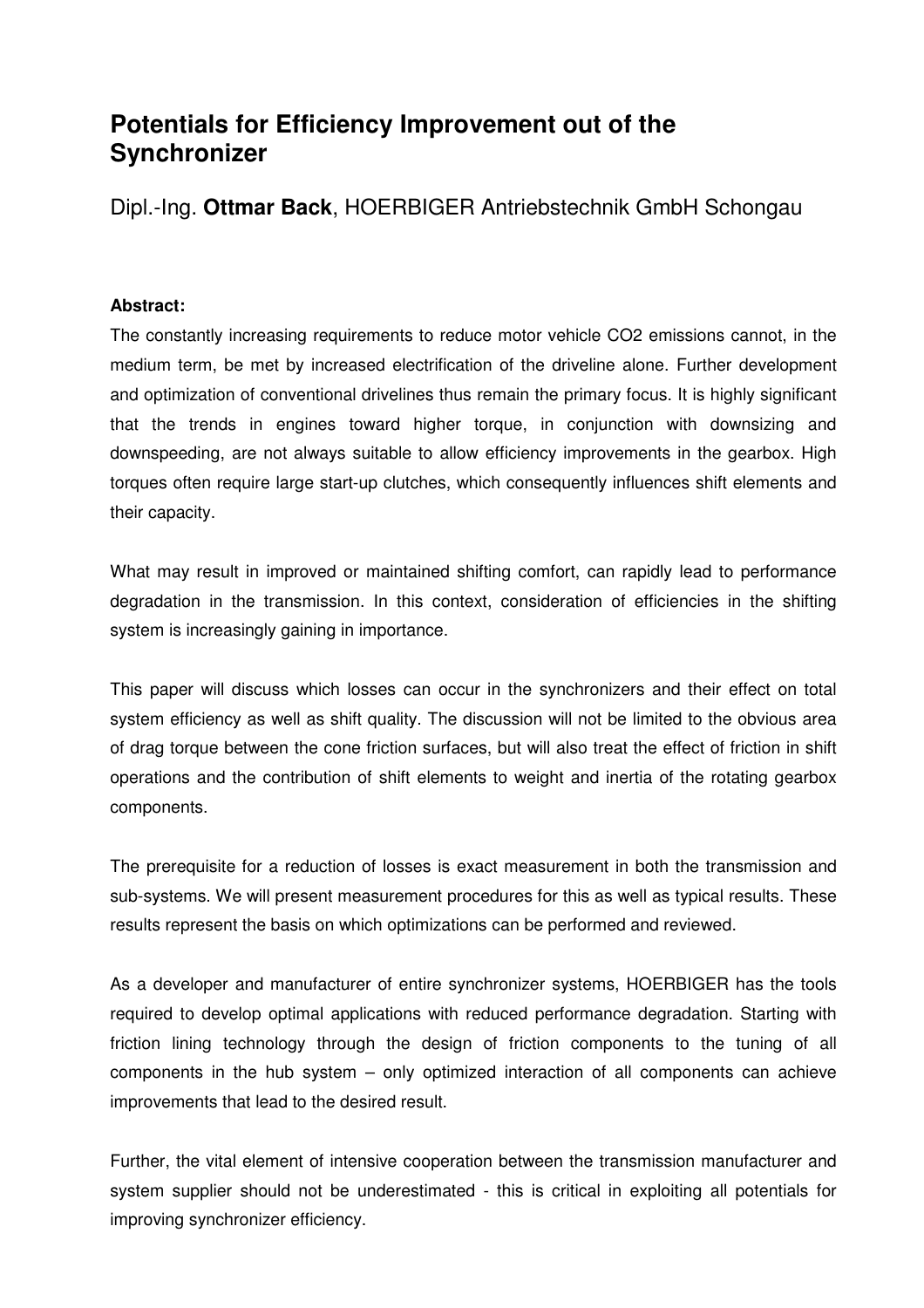#### **Kurzfassung:**

.

Die ständig steigenden Anforderungen zur Reduzierung des CO2-Ausstoßes von Kraftfahrzeugen lassen sich mittlefristig nicht alleine durch die zunehmende Elektrifizierung des Antriebes erfüllen. Die Weiterentwicklung und Optimierung der konventionellen Antriebe bleibt daher im Fokus. Von großer Bedeutung ist es, dass die motorischen Trends hin zu höheren Drehmomenten in Verbindung mit Downsizing und Downspeeding nicht immer geeignet sind, im Getriebe Wirkungsgradverbesserungen zuzulassen. Die zu übertragenden hohen Drehmomente erfordern oft größere Anfahrkupplungen, was in der Folge auch Einfluß auf die Schaltelemente und deren Kapazität hat.

Was zur Verbesserung oder zur Aufrechterhaltung des Schaltkomforts wichtig ist, kann sehr schnell zur Erhöhung von Verlustleistungen im Getriebe führen. Vor diesem Hintergrund gewinnt auch die Betrachtung der Wirkungsgrade im Schaltsystem zunehmend an Bedeutung.

In diesem Paper wird erläutert, welche Verluste in Synchronisierungen entstehen können und wie sich diese auf den Gesamtwirkungsgrad aber auch die Schaltqualität auswirken können. Die Betrachtung beschränkt sich nicht nur auf den offensichtlichen Bereich der Schleppmomente zwischen den Konusreibflächen sondern beleuchtet auch die Wirkung von Reibung in den Schaltbetätigungen und den Beitrag der Schaltelemente zu Gewicht und Massenträgheitsmoment der rotierenden Getriebeteile.

Voraussetzung für die Reduzierung von Verlusten ist die genaue Messung sowohl im Getriebe als auch an den Teilsystemen. In diesem Paper werden dazu Messverfahren und typische Ergebnisse vorgestellt. Diese Ergebnisse stellen die Basis dar, auf der Optimierungen vorgenommen und überprüft werden können.

HOERBIGER verfügt als Entwickler und Hersteller von kompletten Synchrosystemen über die erfoderlichen Tools zur Entwicklung optimierter Lösungen mit reduzierten Verlustanteilen. Angefangen von der Technologie des Reibbelages über die Gestaltung der Reibkomponenten bis hin zur Abstimmung aller Komponenten im Nabensystem – erst im optimierten Zusammenspiel aller Bauteile können zielführende Verbesserungen erzielt werden.

Nicht zu unterschätzen ist darüberhinaus die intensive Zusammenarbeit zwischen dem Getriebehersteller und dem System-Zulieferer, um alle Potentiale zur Verbesserung des Wirkungsgrades von Synchronisierungen auszuschöpfen.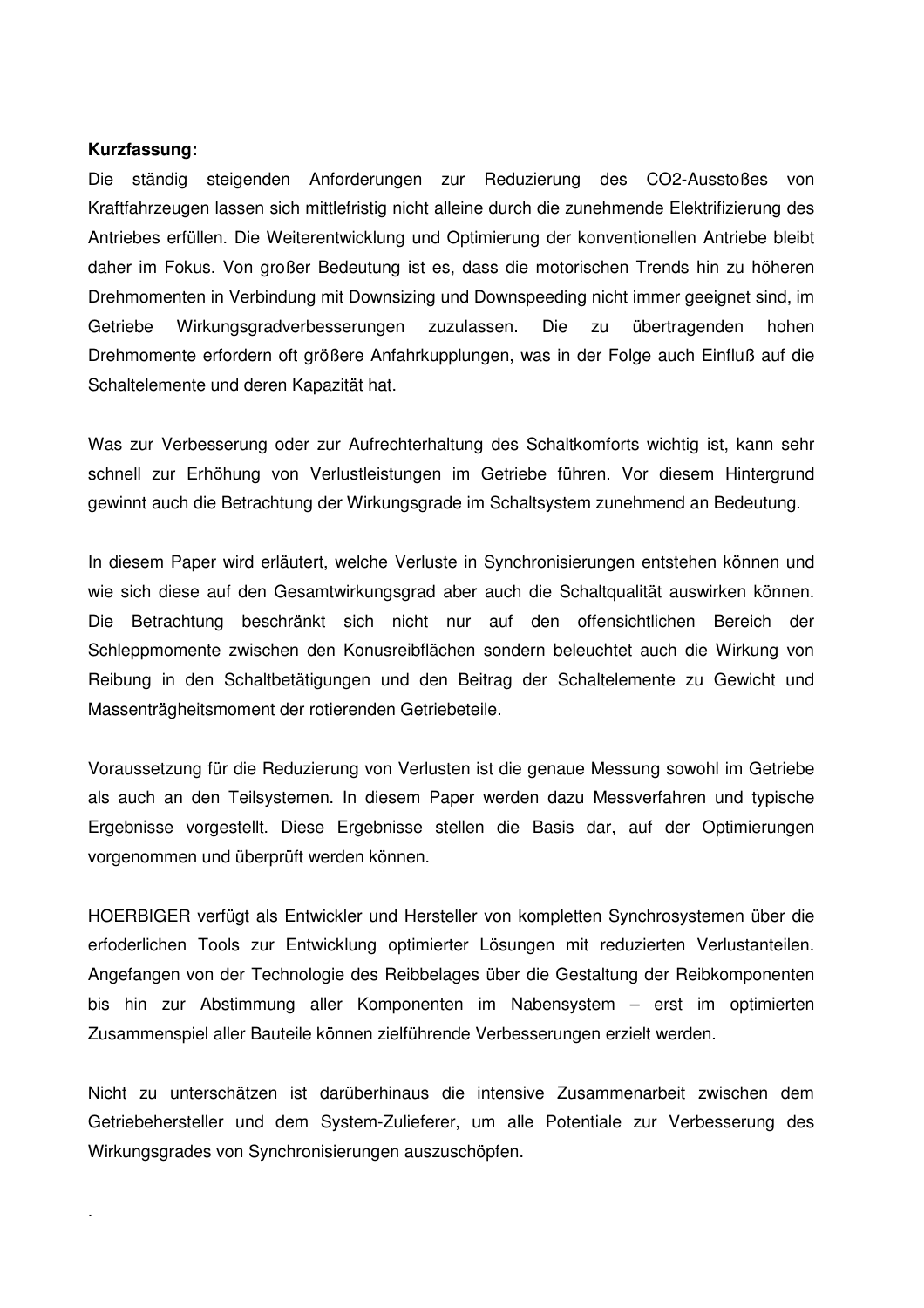## **1. Introduction**

Synchronizers in MTs, AMTs or DCTs are shift elements functioning as a cone friction clutch to equalize the speed between the gear wheel and transmission shaft while providing positive engagement for transmission of the drive torque. In general, losses occur both during gear synchronization as well in non-shifted synchronizers. A distinction must be made between upshifting and downshifting with respect to synchronization. During downshifts, acceleration of the engine-side rotating masses results in performance loss; during a synchronzation time of e.g. 0.2 seconds, the vehicle can be decelerated by about 50 Nm at the shift point. Conversely, during upshifts the engine-side rotating masses are decelerated and the resulting energy is available as driving power during shifting.

However, frictional heat is created which must be conducted away via the oil as dissipation power.

Furthermore, losses that are only briefly effective during shifting will not be considered in detail. More important are energy losses that can influence transmission efficiency over an extended period.

The article under [1] indicated that synchronizer losses, applied to the entire vehicle, amount to about 0.15%. This does not seem like much. However, related to the gearbox, this amounts to 3.3% and should not be ignored, especially since inefficient design can significantly increase the proportion of this loss.

This paper will discuss loss arising from synchronization and its influence within the transmission. Drag losses are particularly significant; they must be metrologically determined in relation to different influences and correspondingly included in the overall analysis.

Based on knowledge of sources of degradation, technical solutions can be developed that can contribute to total efficiency improvement. Solutions already currently in development will be presented, as well as areas of interest in which development is still needed.

#### **2. Losses in the shift system**

Shift systems in MTs consist of an external shifting mechanism connecting the driver with the gearbox, and an internal shifting mechanism conducting shifting force to the respective synchronizing mechanism and synchronizer. During shifting, the synchronizer provides speed equalization between the gear wheel and shaft, and once synchronized, provides a positive engagement for torque transmission.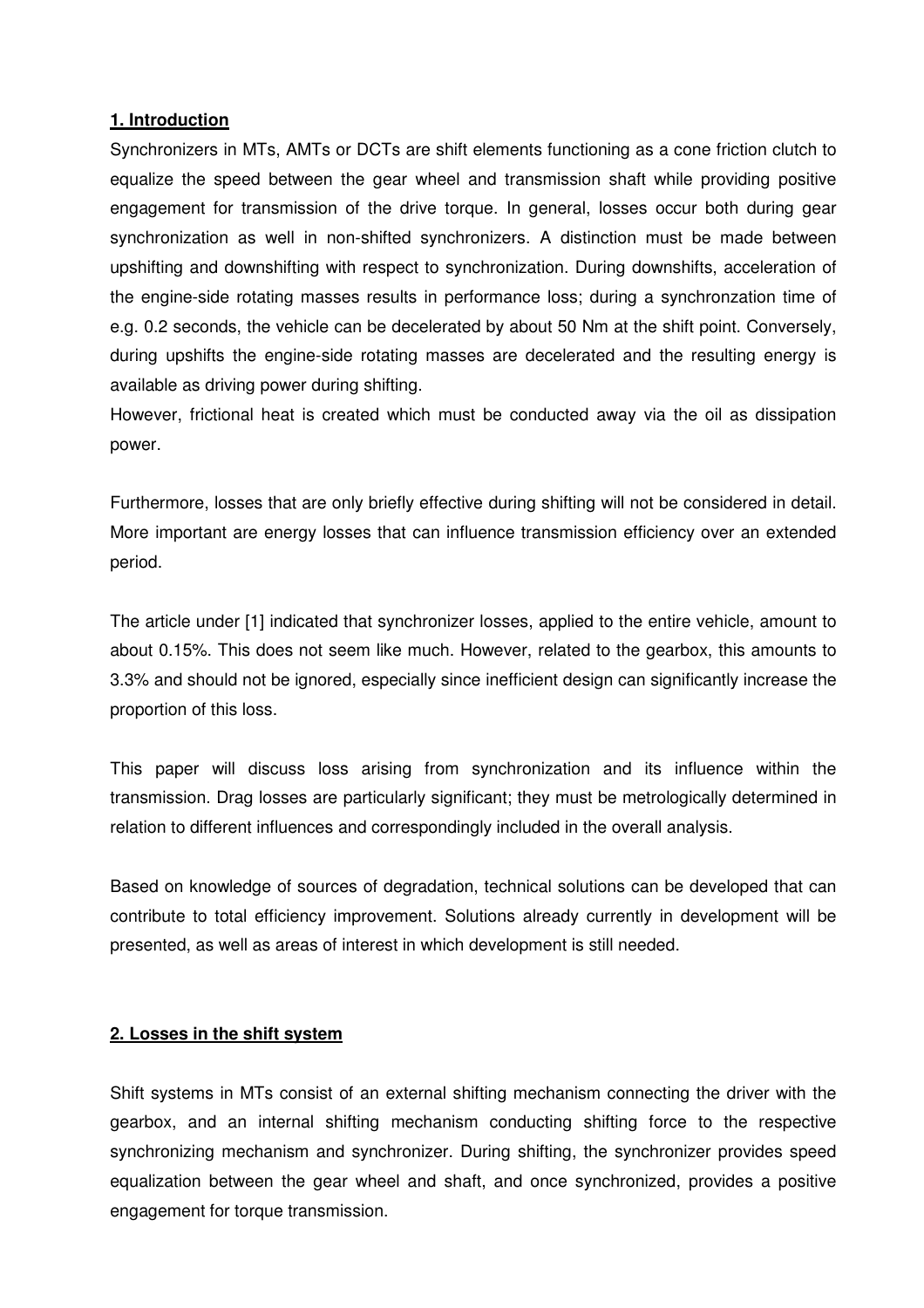



Figure 1: Portion of synchronizer losses

In AMTs and DCTs there is no direct connection to the driver; the shifting force is directed to the internal shifting mechanism electromechanically or hydraulically.

Depending on the shift direction, frictional torque generated in the cone friction clutch for synchronization can provide either driving torque or braking torque. On the whole, resulting losses can be ignored.

Losses in the external and internal shifting mechanisms reduce the force available on the sliding sleeve for shifting. Shifting force loss can be thought of as a 1:1 loss of synchronization capacity. In cold conditions, cable-controlled shifting mechanism efficiency can easily drop to 50%, an essential element of poor shifting quality. Shifting effort increases, shifting through the gears is slowed and scratching can easily occur.

With respect to gearbox efficiency, this degradation can likewise be ignored.

An additional area affecting loss is the contribution of synchronizers to the gearbox weight and rotating masses. Both are factors that play a role in acceleration of transmission shafts and vehicle. However, it is difficult for the supplier to evaluate the resulting influences on total vehicle efficiency. This paper will only present potentials for reducing the mass and moment of inertia.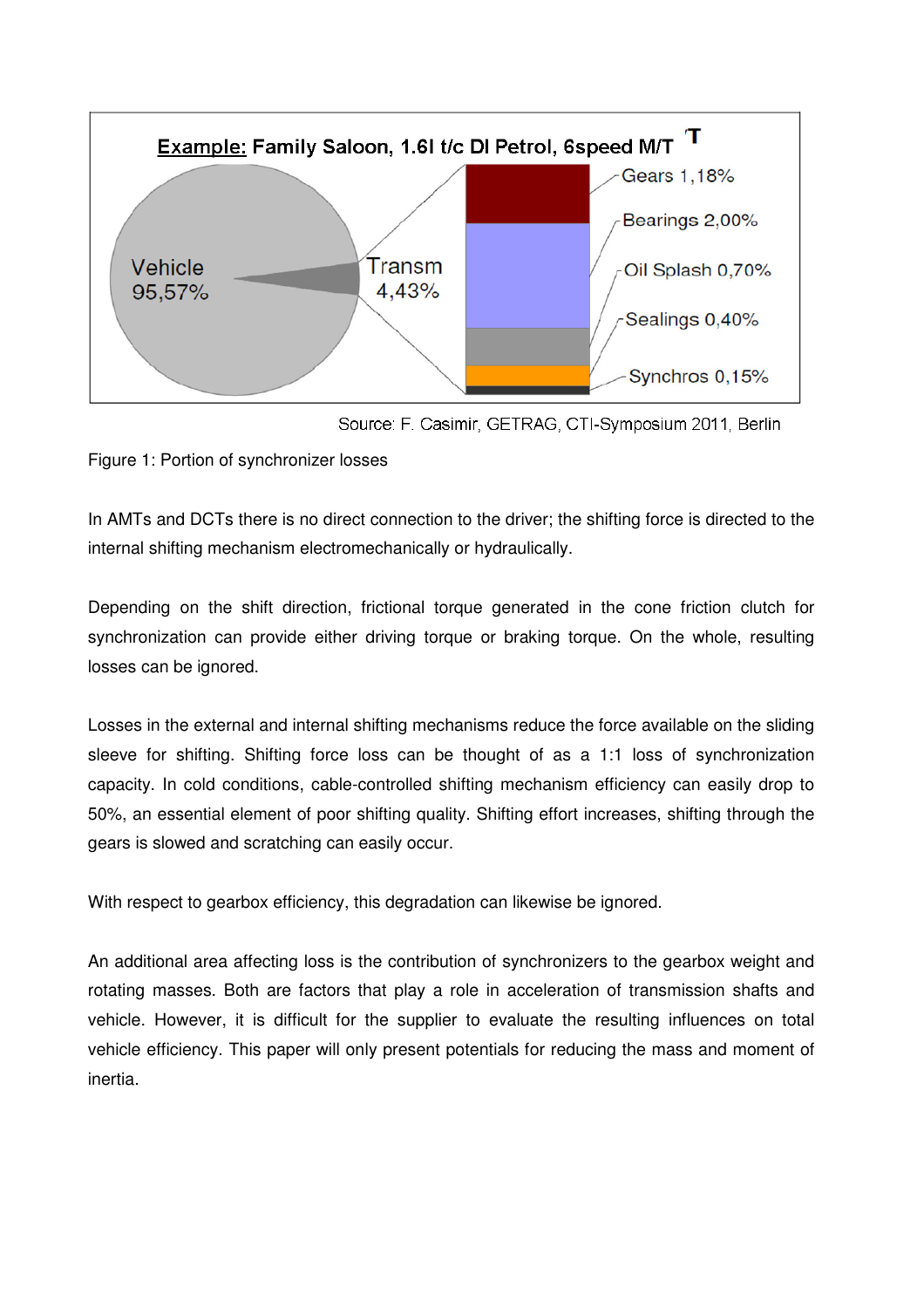



Figure 2: Driveline inertias reflected to input shaft / Weight of synchronizer systems (3rd gear shifted)



## **2.1. Drag losses in synchronizers**

Drag torque of open cone friction clutches forms the focal point in the determination of synchronizer losses. The synchronizer rings are located between the gear wheel mounted with bearings on the shaft and the hub system joined to the shaft. The number of cones corresponds to the number of gaps between the cones rotating at a differential speed. Depending on their arrangement in the transmission, the gaps are filled with oil to a higher or lesser degree. Additional parameters determining the level of generated drag torque include the oil viscosity, also related to the oil temperature, clearance, differential speed as well as the surface area and frictional surface material.



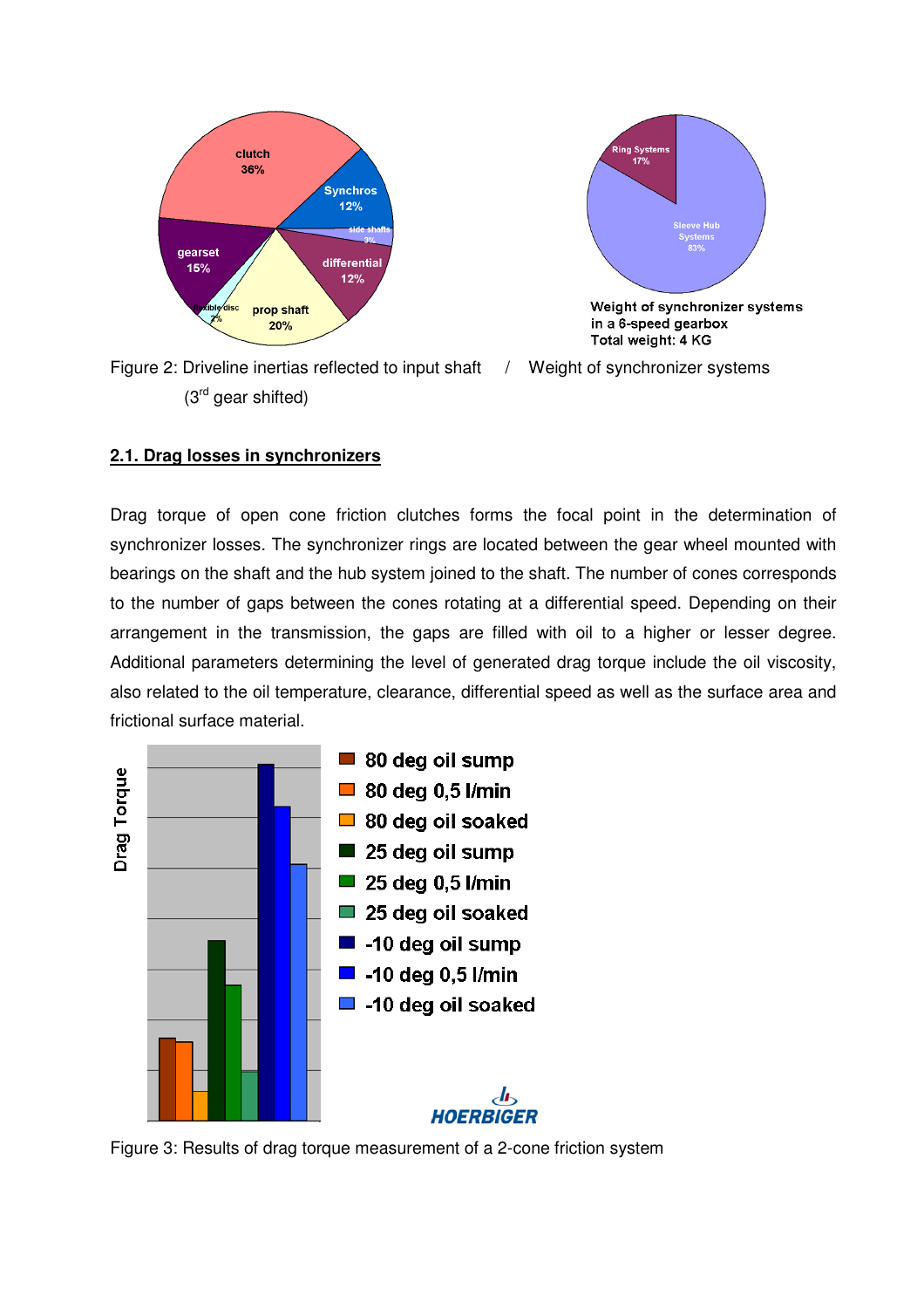Tests can determine drag losses related to these parameters. In the example shown in Figure 3, various lubrication situations at different oil temperatures in a dual-cone system were examined. It is clear to see that oil temperature-linked viscosity is decisive and leads to significantly higher drag torque even with friction rings wetted only with oil.





An additional essential parameter is the clearance which determines the distance of the cones from each other in an open friction system. Figure 4 clearly shows that drag torque increases significantly when critical clearance is insufficient. If a dual-cone system is designed with the same clearance as a single-cone system, the gap in the dual-cone system is only half as large. The illustration also demonstrates that the drag torque does not increase linearly with the differential speed, but decreases again once a maximum has been reached.



Lining type 1 Lining type 2

Figure 5: Comparison of the effects of different friction lining types on drag torque

A comparison of the two diagrams in Figure 5 illustrates the effect of different lining types. The type of material, surface structure and groove geometry result in significant differences. This example compares the characteristics of single-cone, dual-cone and triple-cone systems with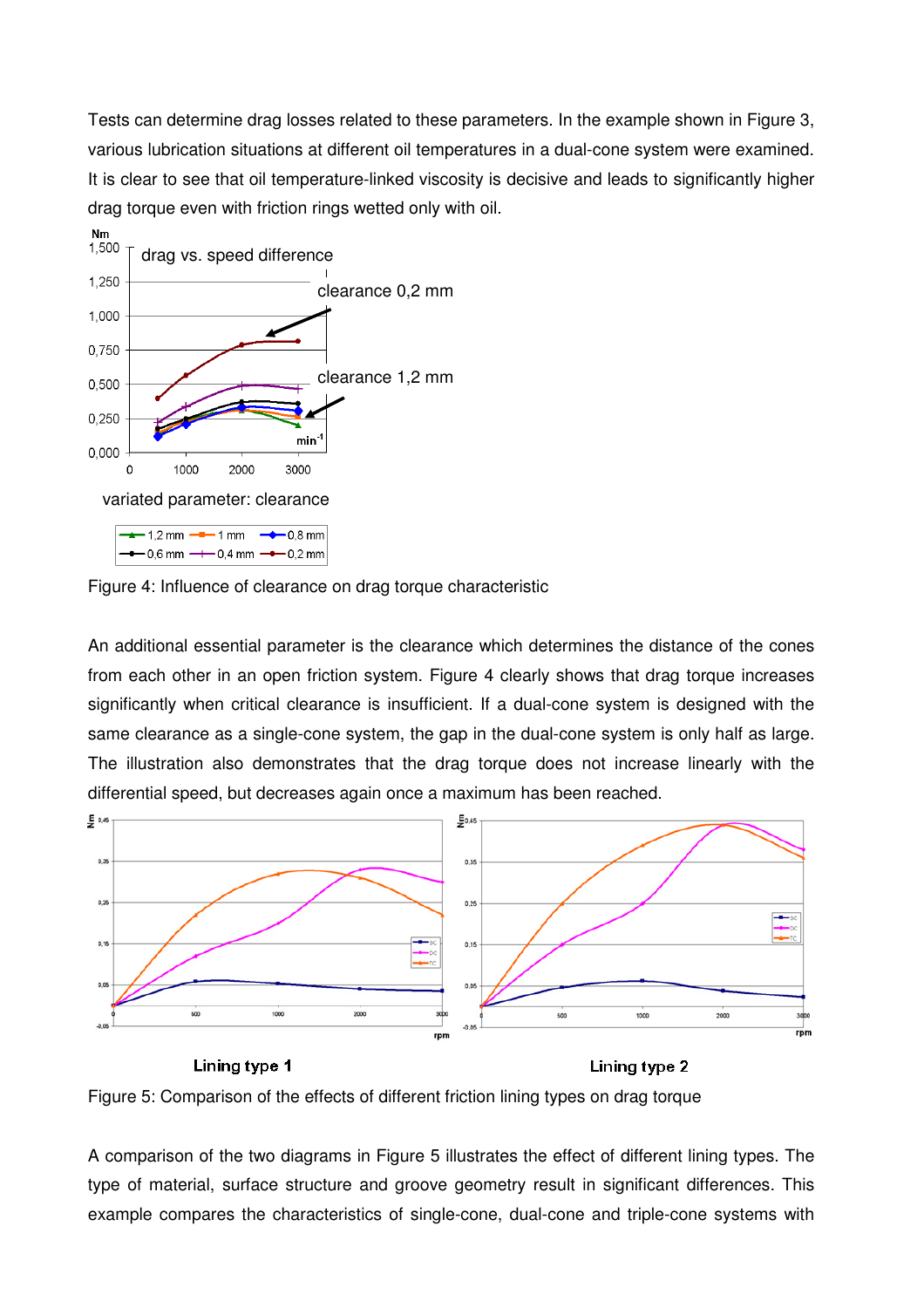the same total clearance. The higher drag torque of the multi-cone systems is determined by the greater number of gaps as well as the reduced distance of the cones from each other with the same total clearance. With smaller gaps, friction lining 2 responds more sensitively and generates greater drag torque than friction lining 1.



Figure 6: Layout of a 6-speed FWD gearbox

The results of component tests can be used to observe the interaction of all synchronizers in a transmission in various selected gears. Figure 6 shows a layout of a 6-speed FWD gearbox with synchronizers arranged on both main shafts. In this model, measured drag torque curves are provided for each synchronizer. For each selected gear, the drag torque component can now be calculated for the open synchronizers subjected to a differential speed. The sum of individual torques provides the resulting influence on gearbox efficiency related to the input speed.



Figure 7: Effect of drag torque in  $1<sup>st</sup>$  gear

Figure 7 clearly shows that in 1<sup>st</sup> gear all drag torque of the upper synchronizers is effective in the drive direction and thus does not cause any loss.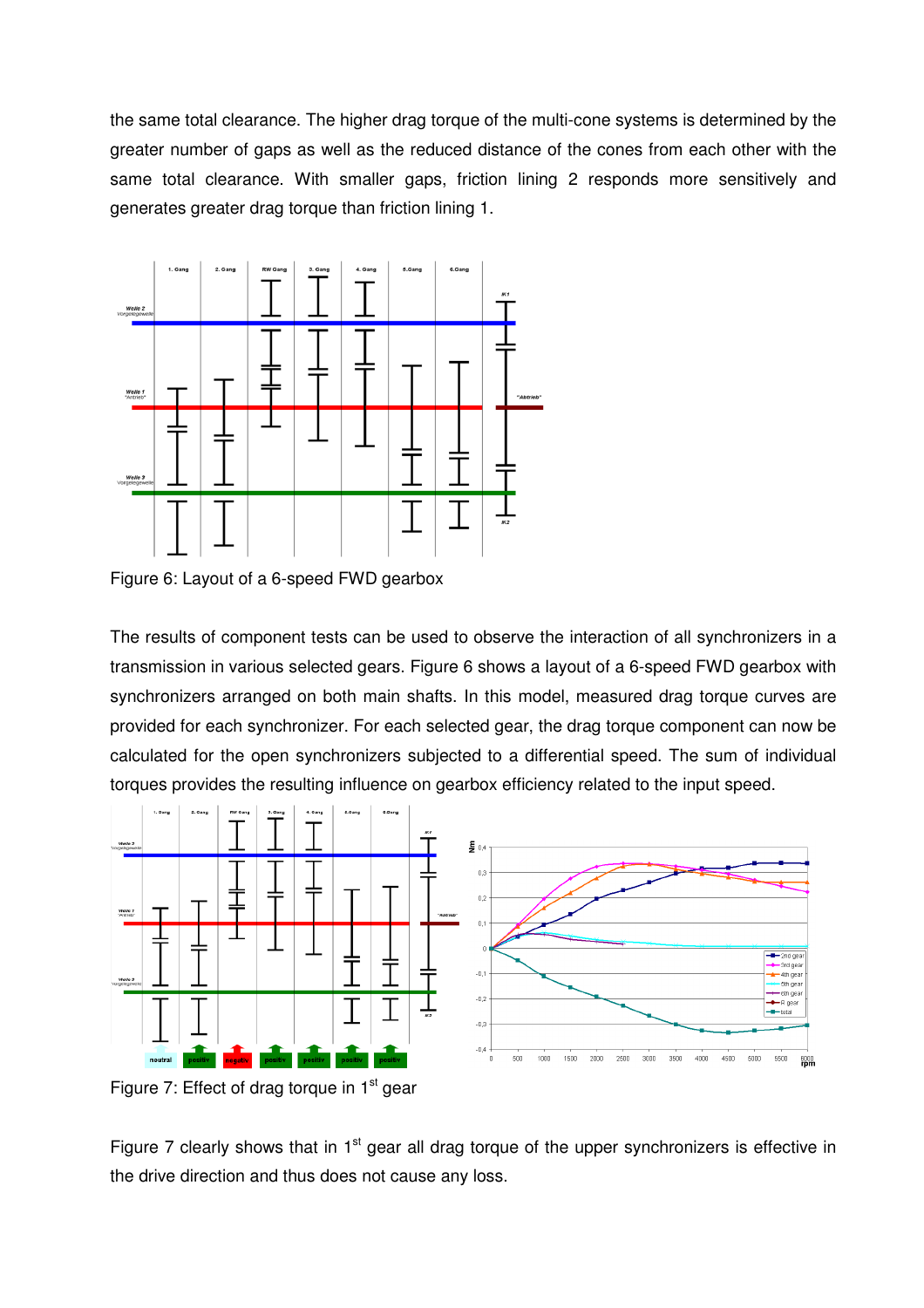There is somewhat of a power split, in that the open synchronizers in which the drive side turns faster than the output side transmit a portion to the total transmission torque. There is only loss related to the lower transmission efficiency compared to the gear wheels; this degradation is discharged as heat.

The diagram in Figure 7 illustrates the effect of individual torques and the total effect on the gearbox. Correspondingly the synchronizers of the upper gears with respect to degradation are of secondary interest. On the other hand, synchronizers of the lower gears as well as reverse gear are highly relevant.



Figure 8 shows the situation for  $6<sup>th</sup>$  gear for which losses are greatest.

In the lower gears, synchronizers contain several cones which, due to their design, have less clearance per friction surface and thus, on the whole, generate considerably greater losses than single-cone synchronizers. Measures taken in the area will be the most effective. Section 4 will discuss this in more detail.

In this context it is important to note that the effect of drag torque should be evaluated differently when considering its effect on shifting. During synchronization the vehicle is coasting, and the torque from the output is introduced into the gearbox. This means that during a shift from 1 to 2, drag torque effective in the upper gears decelerates the drive-side shafts. This supports upshifting; however when shifting through gears, additional retardation on the drive side can occur, and high 2<sup>nd</sup> load peaks as well as upshift nibble can arise. Downshifts into the lower gears work against drag torque of the upper synchronizers; this can require higher shifting forces or longer shift times.

Therefore drag torque of the upper gears should also be minimized to improve the shifting quality.

Figure 8: Effect of drag torque in  $6<sup>th</sup>$  gear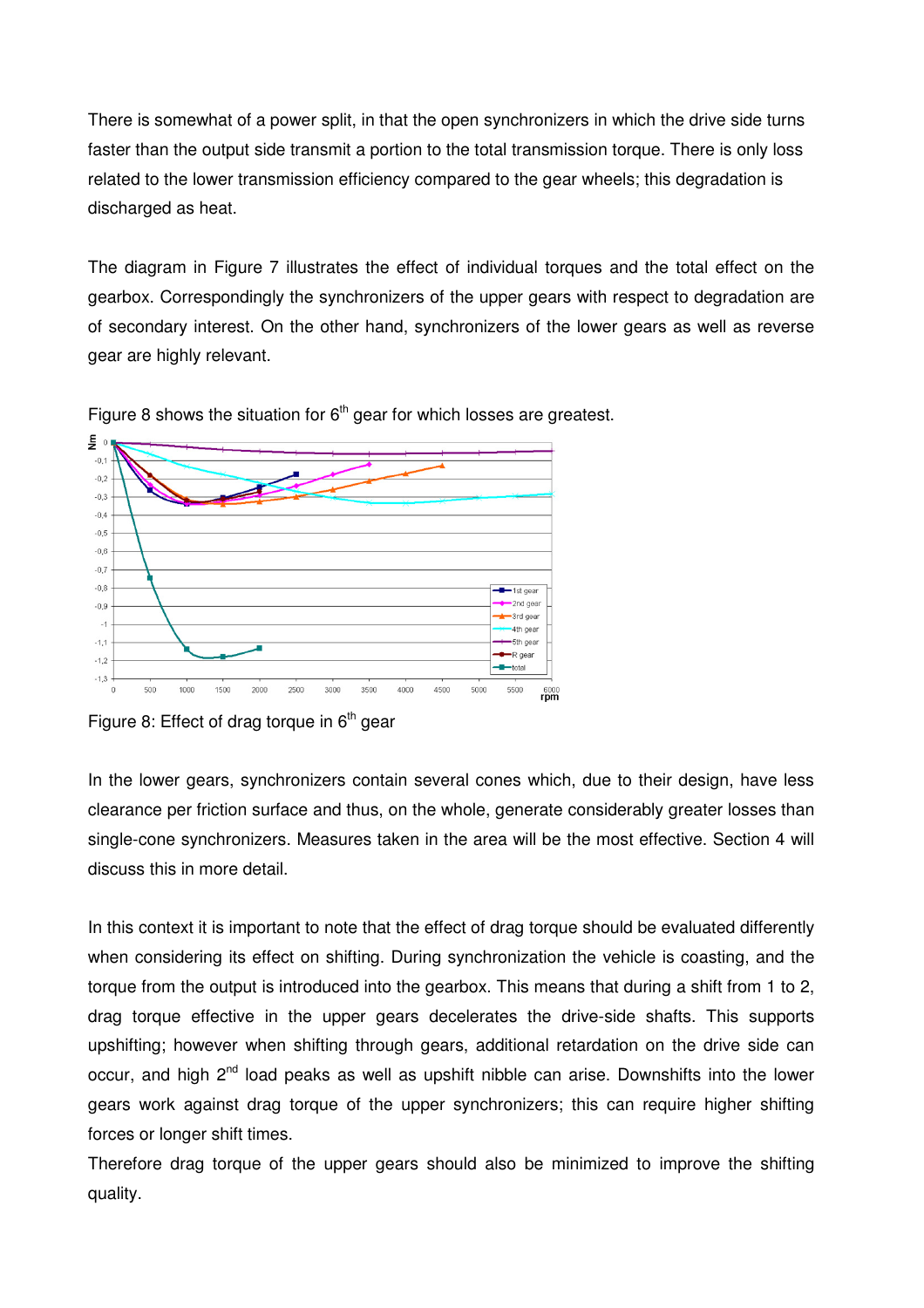### **3. Measurement of drag losses in synchronizers**

Component tests to measure drag losses in synchronizers were performed on the HOERBIGER µ-comp synchronizer test rig. The rundown curve and drag torque were recorded for each measuring point. The measuring points are summarized in diagrams illustrating the progression of drag torque across the differential speed. (see Figure 9)



Figure 9: Drag torque measurement on HOERBIGER µ-comp test rig

In addition to synchronizer influences, drag torque curves recorded in complete transmissions also contain losses due to bearings, seals and toothing (without load torque). The gearbox is driven by a torque measuring shaft; there is no load torque on the transmission output. The torque required to propel the drive shaft in various gears is measured. Analogous to the loss calculation in section 2.1, drive torque is the lowest in  $1<sup>st</sup>$  gear and the greatest in  $6<sup>th</sup>$  gear.



Figure 10: Drag torque measurement on HOERBIGER transmission test rig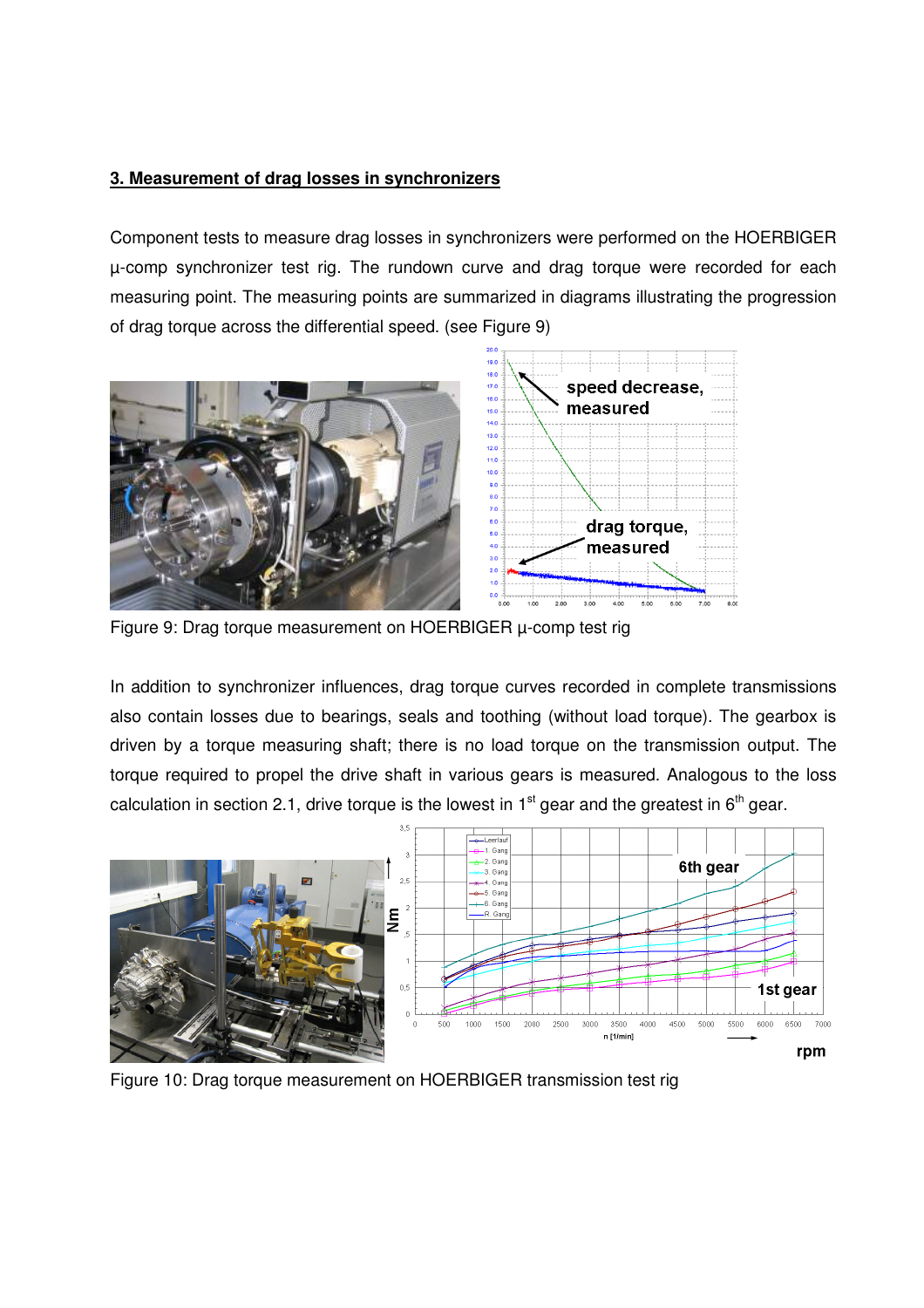### **4. Design concepts for improved synchronizer systems**

Design concepts contributing to loss reduction must relate to loss sources and causal mechanisms described in section 2.

The focus should be the reduction of drag losses in open synchronizers and therefore the highest priority should be the optimization of the lower gears synchronizers. In MTs, the lower gears are generally equipped with multi-cone synchronizers, since their higher synchronization capacity is required to achieve low shifting forces. A reduction of the number of cones would directly result in decreased drag loss; however this requires other means to compensate for the resulting decreased synchronization capacity.

If multi-cone synchronizers are used only to reduce friction surface loads, systems containing single-cone rings with increased load capacity can be used. HOERBIGER offers a broad spectrum of single-cone rings for this with organic or metallic friction linings. Of particular interest in this context is the newly-developed Blocker Ring Evo (BRE) with a sintered friction lining formed with the steel carrier. This achieves extremely high durability in the connection of the lining to the carrier ring, a prerequisite for significant loads and excellent overload protection.





Figure 11: HOERBIGER Blocker Ring Evo BRE

If it is not possible to replace multi-cone systems, it is necessary to provide sufficient clearance in the layout. Since the range of movement of the individual rings increases with enlarged clearance, there is the risk of tumbling and generation of vibration. Problems of this type are characterized by noise; rattling synchronizers also cause increased drag loss. To avoid this, care should be taken to minimize wear in the synchronizer and to ensure that clearance does not become too great during the service life.

As described in section 2, the type of friction lining used also determines the level of drag torque. Since this is particularly an issue in multi-cone systems with narrower gap widths, as many friction surfaces as possible should be provided with sintered friction linings, which generate less wear as well as reduced drag torque.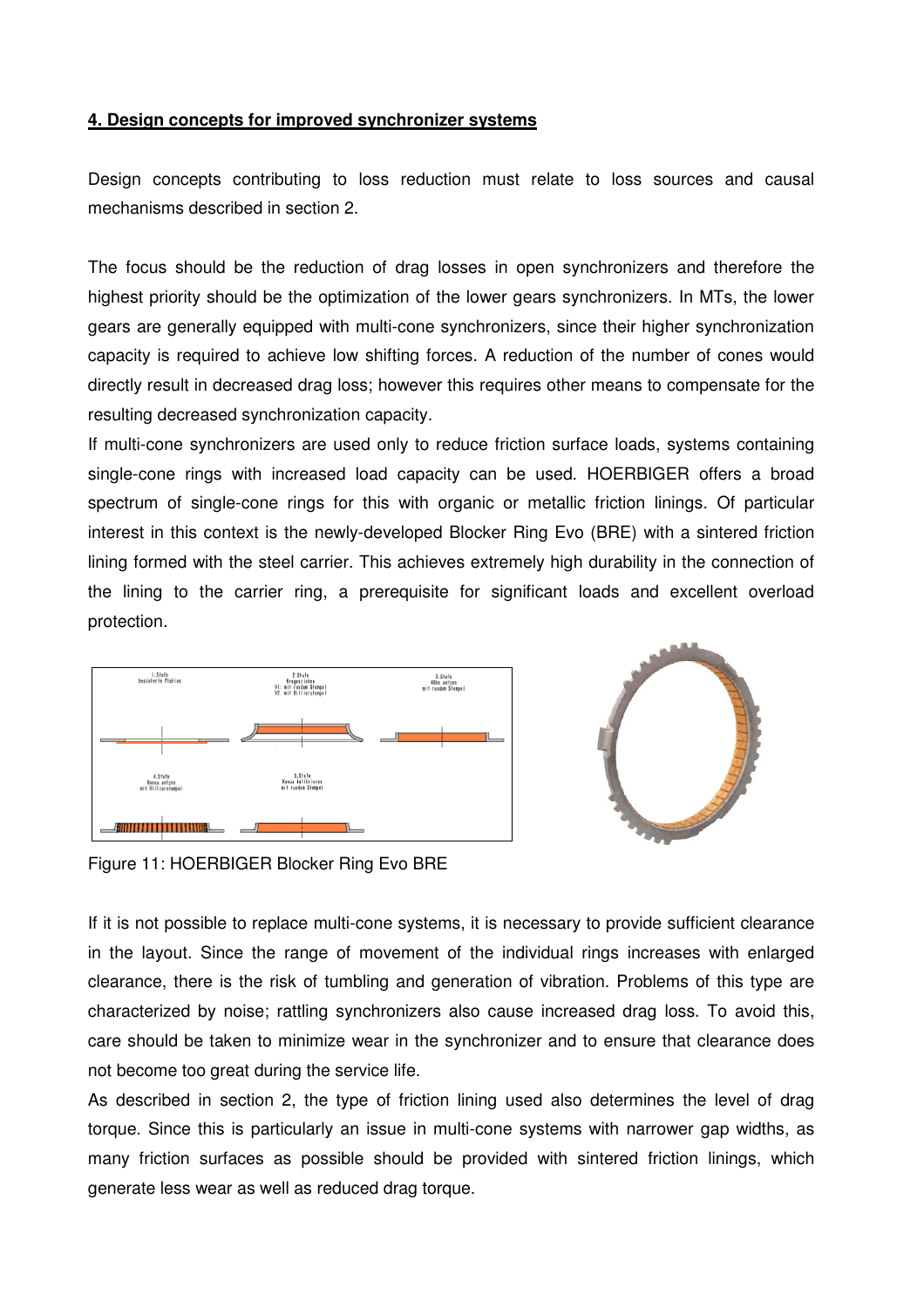The HOERBIGER SKS provides an interesting solution - coupling of the synchronizer rings via the blocking units reduces the degree of freedom of the synchronizer rings and measurably contributes to the reduction of rattling. In this system, the sintered friction lining receives an optimal load resulting from the altered force application; this is reflected in extremely limited lining wear. The SKS thus sets the standard with respect to drag torque behavior.



Figure 12: HOERBIGER SKS reduces synchronizer rattle due to coupling of rings

Clearance can also be limited if the sliding sleeve is not positioned centrally on the hub. In this case, clearance is limited on one side; this can result in increased drag torque and even thermal damage to the friction system. Centering the sliding sleeve on the hub remedies this. This can be by means of additional detents or directly integrated into the pre-synchronizer, as is the case with the HOERBIGER SKS.



Figure 13: HOERBIGER SKS has centering function integrated in blocking units

As shown in Figure 2, the portion of the sliding sleeve/hub systems accounts for over 80% of the total weight of the synchronizer units. Accordingly, weight reduction measures for these components have the greatest effect. Using the hub as an example, it is clear how metal forming processes can practically cut the weight as well the mass moment of inertia in half.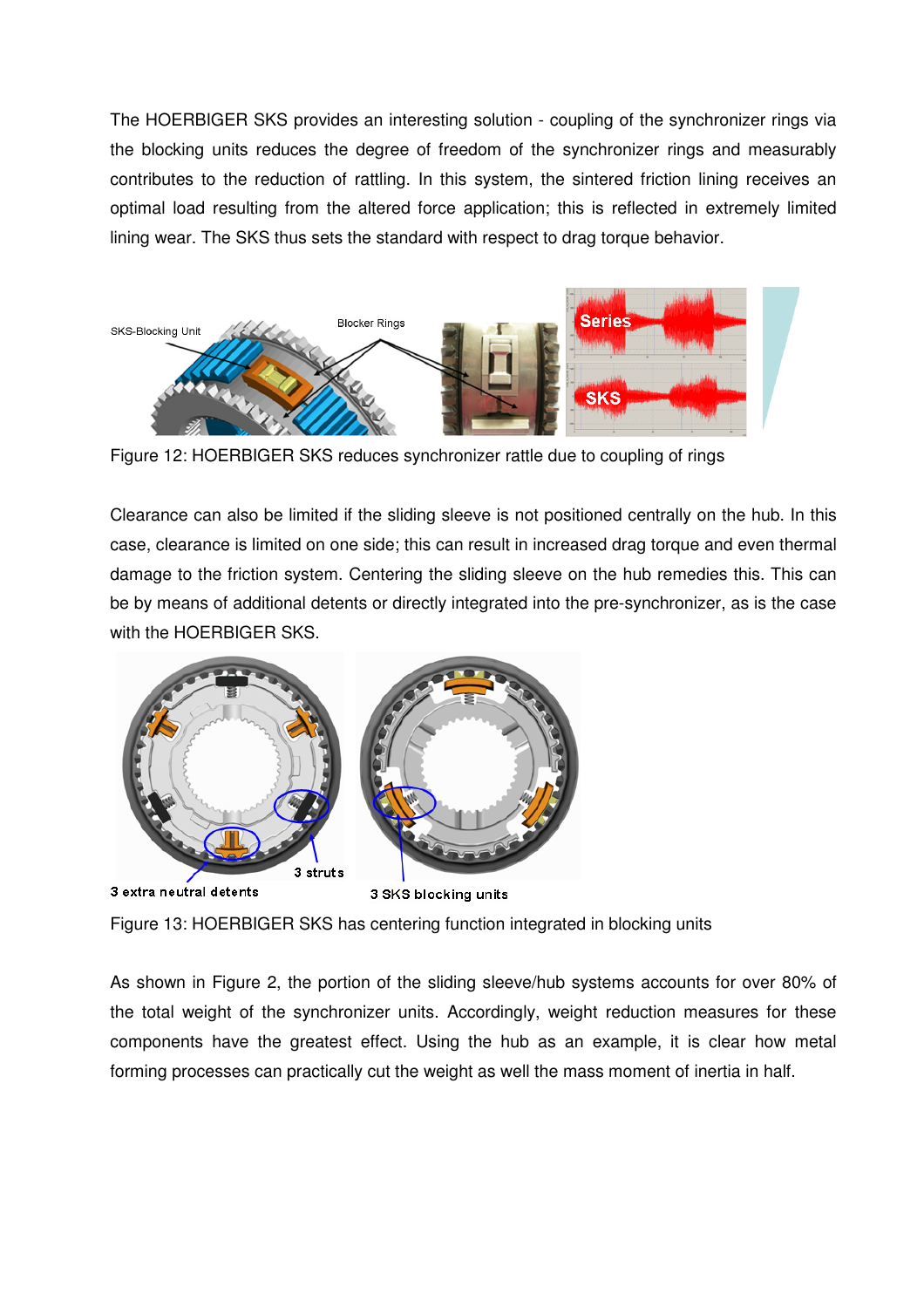

Figure 14: **H**OERBIGER **F**ormed **H**ub **HFH** reduces weight and inertia

With this approach, it is particularly important that the supplier and transmission manufacturer work closely together and do more than copy existing applications. Optimal results can be achieved only if the construction of the interfaces to the shaft and gear wheels is included in the solution.

## **5. Summary**

Synchronizers are primary components of MTs and DCTs. Perfect matching of all synchronizer components to each other as well as in the interaction with the interfaces in the gearbox are significant with respect to quality, reliability and costs.

Even primarily considering the function of synchronizers during gear changes, their effect during normal driving operations should be taken into account.

Examinations of drag torque in synchronizers and its effect on the total efficiency of transmissions demonstrate the parameters to be observed during the course of the development process. Starting with the system selection, the layout of clearances and friction linings as well as the positioning and guidance of components are also significant. It has become clear that individual measures do not lead to noticeable improvements, rather, solutions that are tuned to the entire system must be developed.

In addition, the weight component of synchronizers and related inertia contribute to total vehicle fuel consumption. Metal-forming technology likewise offers additional potential for the lightweight construction of components in the power flow.